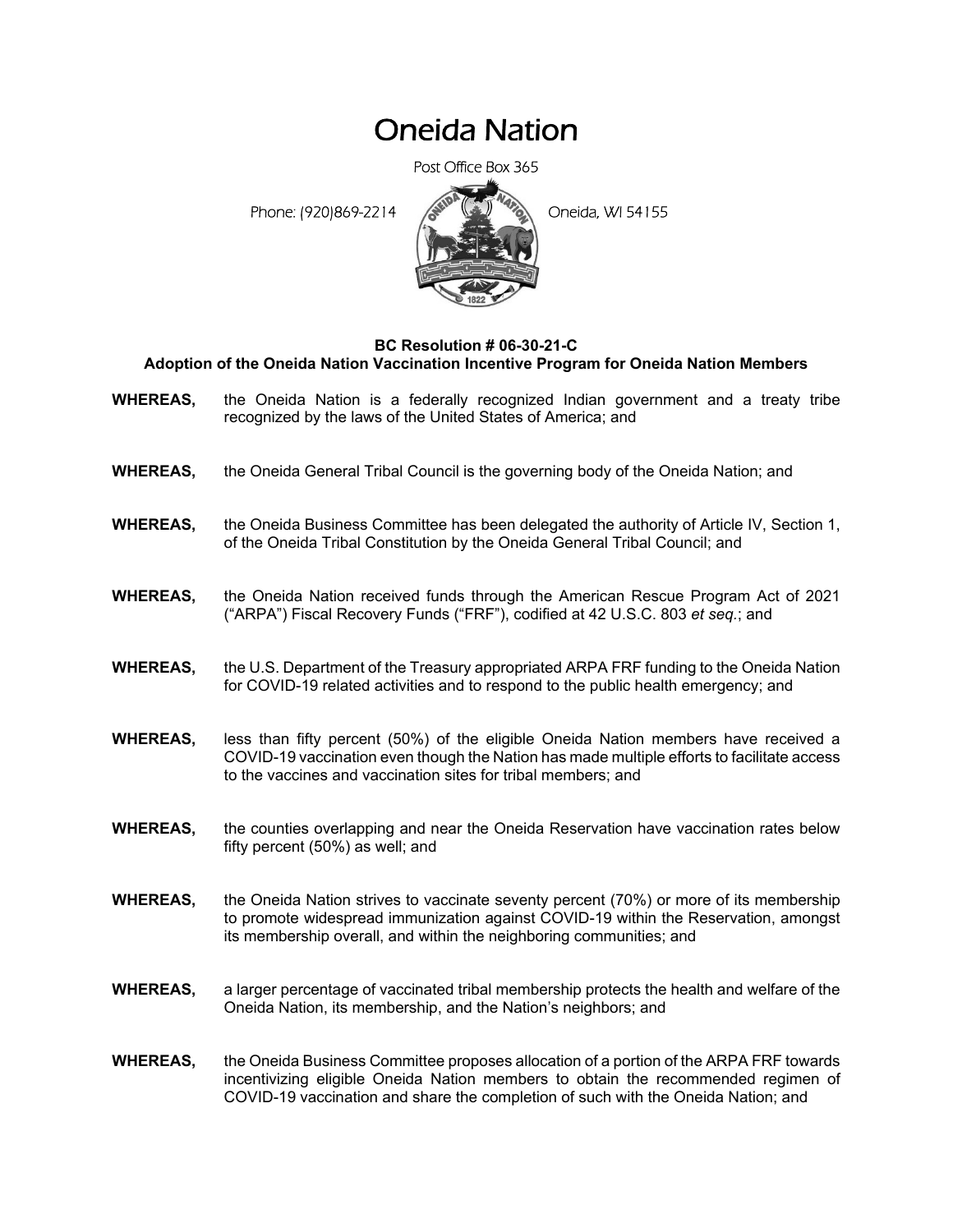**BC Resolution # 06-30-21-C Adoption of the Oneida Nation Vaccination Incentive Program for Oneida Nation Members Page 2 of 3** 

- **WHEREAS,** the Oneida Nation will provide a \$500 incentive ("incentive payment") from ARPA FRF to eligible Oneida Nation members who voluntarily provide proof of the completion of the full manufacturer-recommended dose(s) of a COVID-19 vaccine or, in other words, who are fully vaccinated against COVID-19, and this program shall be referred to hereinafter as the "Oneida Nation Member Vaccination Incentive Program"; and
- **WHEREAS,** an eligible member of the Oneida Nation shall be defined as an enrolled member of the Oneida Nation, twelve (12) years of age and above; and
- **WHEREAS,** this goal and use of funds adheres to 31 C.F.R 35.6(b)(1)(i); and
- **WHEREAS,** this project will begin July 1, 2021 and concluded September 30, 2021.
- **WHEREAS,** the Oneida Business Committee intends the Incentive Payment be distributed to eligible members of the Oneida Nation pursuant to the Oneida General Welfare Law, 10 O.C. 1001 *et seq*.

**NOW THEREFORE BE IT RESOLVED,** the Oneida Business Committee approves the Oneida Nation Member Vaccination Incentive Program.

**NOW THEREFORE BE IT FURTHER RESOLVED,** the Oneida Nation Member Vaccination Incentive Program shall pay eligible member of the Oneida Nation a five hundred dollars (\$500.00) incentive payment after the member voluntarily provides proof of the completion of the full manufacturer-recommended dose(s) of a COVID-19 vaccine or, in other words, who are fully vaccinated against COVID-19.

**NOW THEREFORE BE IT FURTHER RESOLVED,** for purposes of the Oneida Nation Member Vaccination Incentive Program, an eligible member of the Oneida Nation shall be defined as an enrolled member of the Oneida Nation, twelve (12) years of age and above.

**NOW THEREFORE BE IT FURTHER RESOLVED,** the Oneida Business Committee approves using ARPA FRF monies to fund the Oneida Nation Member Vaccination Incentive Program.

**NOW THEREFORE BE IT FURTHER RESOLVED,** monies for the Oneida Nation Member Vaccination Incentive Program shall be allocated from the Direct Membership Assistance line within the Oneida Business Committee approved allocation of ARPA FRF.

**NOW THEREFORE BE IT FURTHER RESOLVED,** the Oneida Business Committee intends the incentive payment for the Oneida Nation Member Vaccination Incentive Program to be considered a general welfare exclusion in accordance with the Oneida Nation General Welfare Law, 10 O.C. 1001 *et seq*. the Oneida Nation general manager will be assigned as the project owner.